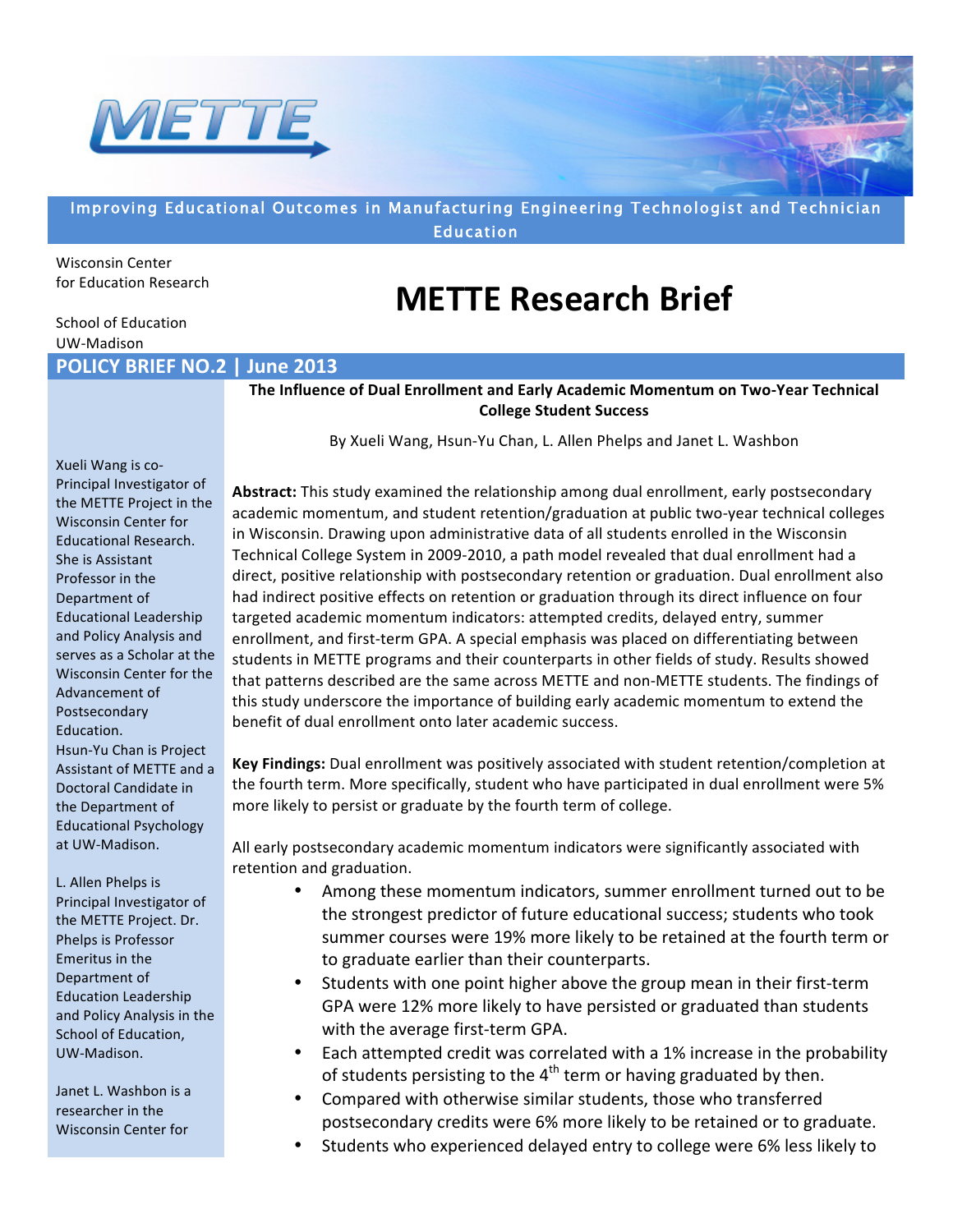be retained or to graduate by the  $4<sup>th</sup>$  term.

Education Research. Prior to joining WCER, Dr. Washbon was Associate Vice President for Policy and Government Relations with the Wisconsin Technical College System in Madison, WI.

In addition to directly influencing student outcomes, the positive impact of dual enrollment participation was partly exerted by its direct influence on four academic momentum indicators: cumulative credits attempted in the first year, delayed entry, summer enrollment, and firstterm GPA. Students who participated in dual enrollment were less likely to experience delayed entry to college, but were more likely to attempt more credits, enroll during the first summer following initial postsecondary entry, and have a higher first-term GPA.

Finally, students in manufacturing programs differed from their counterparts in several academic momentum variables. METTE students tended to attempt more credits, but were less likely to take summer courses and transfer college credits. In other words, although the observed relationships operate the same way across METTE and non-METTE students, they differed in most academic momentum indicators.

**Implications:** The positive impact of dual enrollment on completion and persistence uncovered by this study suggests the need for continued efforts to strengthen dual enrollment partnerships between two-year colleges and high schools. More specifically, in developing these offerings, the focus should be on a strong alignment between dual enrollment courses and other components of the curriculum at the level of both high school and two-year colleges. Using METTE as an example, dual enrollment options in these areas must be anchored in a strong STEM curriculum at the high school and sub-baccalaureate level, which should be tightly linked with other competencies required in STEM-related educational and occupational outcomes.

It is important to educate high school students and their parents about dual enrollment options and their associated benefits so that an increasing number of students can take advantage of these options. It is equally essential that dual enrollment credits be better tracked across high schools and postsecondary education so that these credits can effectively count toward students' academic progress beyond high school to translate into real postsecondary momentum. This is especially important because students often fail to initiate transfer of their dual enrollment credits to the college they attend.

The largely positive influence of academic momentum shown in our study highlights the importance of building early academic momentum among two-year college students. Policymakers and practitioners need to design momentum-promoting policies, programs, practices, and services that specifically target the needs of the most disadvantaged students. For example, while academic advising should place an intentional focus on helping build early momentum among students, financial aid policy and practices should be used as a promising strategy to promote the academic momentum and continued participation of two-year college students and account for the often complicated life situations and competing priorities facing students who are most sensitive to affordability.

Our research also has implications on the use of statewide administrative data. At the state level, policy initiatives are needed to expand the content and use of K-16 student record data systems. More specifically, data system structures and elements should include measures aligned with robust theories for informing the personal, instructional, and contextual factors influencing student success in two- and four-year colleges and the workplace. Data system developers and vendors in the two-year college sector should be encouraged to work closely with interested colleges to develop data analysis resources. For instance, findings from this study suggest that summer enrollment and first-term GPA are major factors in ensuring ontime graduation. In the college and career planning portals used by students, these findings could be included on the pages used by students when developing or updating their